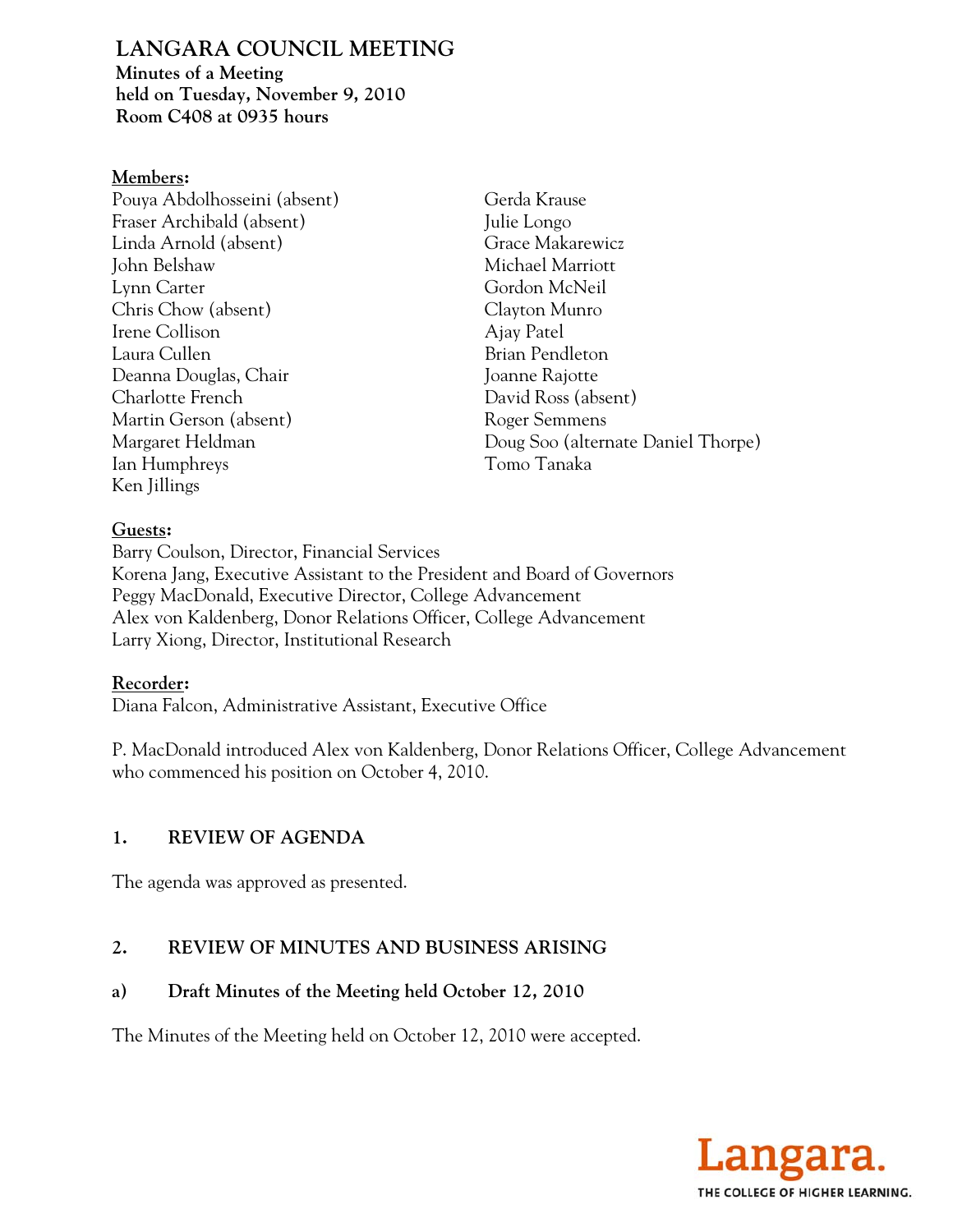## **3. CURRICULUM ITEMS**

L. Cullen highlighted the summary report of the Education Council meetings held on September 21, 2010 and October 19, 2010 noting program and course changes; the presentation of a draft Terms of Reference for a proposed Curriculum Review Committee; and a proposed revision to the format of the Education Council Bylaws.

In response to a question regarding the draft Terms of Reference for the proposed Curriculum Review Committee and possible impact on the work presently being done by Deans and Division Chairs (DDC), L. Cullen responded that a review of the practices followed by other BC colleges is in process. J. Longo further noted that the Academic Deans are also reviewing the process for the design, development and implementation of curriculum, including DDC's role, and an update to Langara Council could be provided once the review is complete.

### **FUTURE AGENDA ITEM**

There were no items with financial implications.

The Education Council Summary Reports for September 21, 2010 and October 19, 2010 were received for information.

## **4. INFORMATION**

## **a) 2011/2012 Budget**

D. Douglas noted that initial budget worksheet reports have been submitted and processed. Confirmation sheets will be distributed this week. The initial shortfall of \$575,000 increased to \$727,000. Evergreening of enhanced classrooms was a major contributor to the shortfall. Further information relative to the results of the confirmation process will be provided at the next meeting.

### **b) Fact Book 2010**

L. Xiong distributed copies of the Fact Book 2010 noting that it is intended to provide College employees with general statistical information on student enrolments, instruction, finance, and student outcomes. The online Fact Book is available through the myLangara portal on the "Employees" tab. If any members have questions or suggestions, they are asked to contact L. Xiong at local 5637 or lxiong@langara.bc.ca.

## **c) Credit Cards**

D. Douglas presented the issue of accepting credit cards for tuition fee payment noting that a number of institutions have ceased this practice due to the cost to the institution. She noted that she attended the Langara Students' Union Executive meeting held on November  $8<sup>th</sup>$  in order to obtain student feedback and comments. Discussion ensued related to domestic fees (not Continuing Studies or International Education) and the following questions and comments were noted:

- 70% of students pay by credit card;
- students may choose this method of payment in order to receive perks provided by their credit card provider (i.e. points, travel miles, etc.);